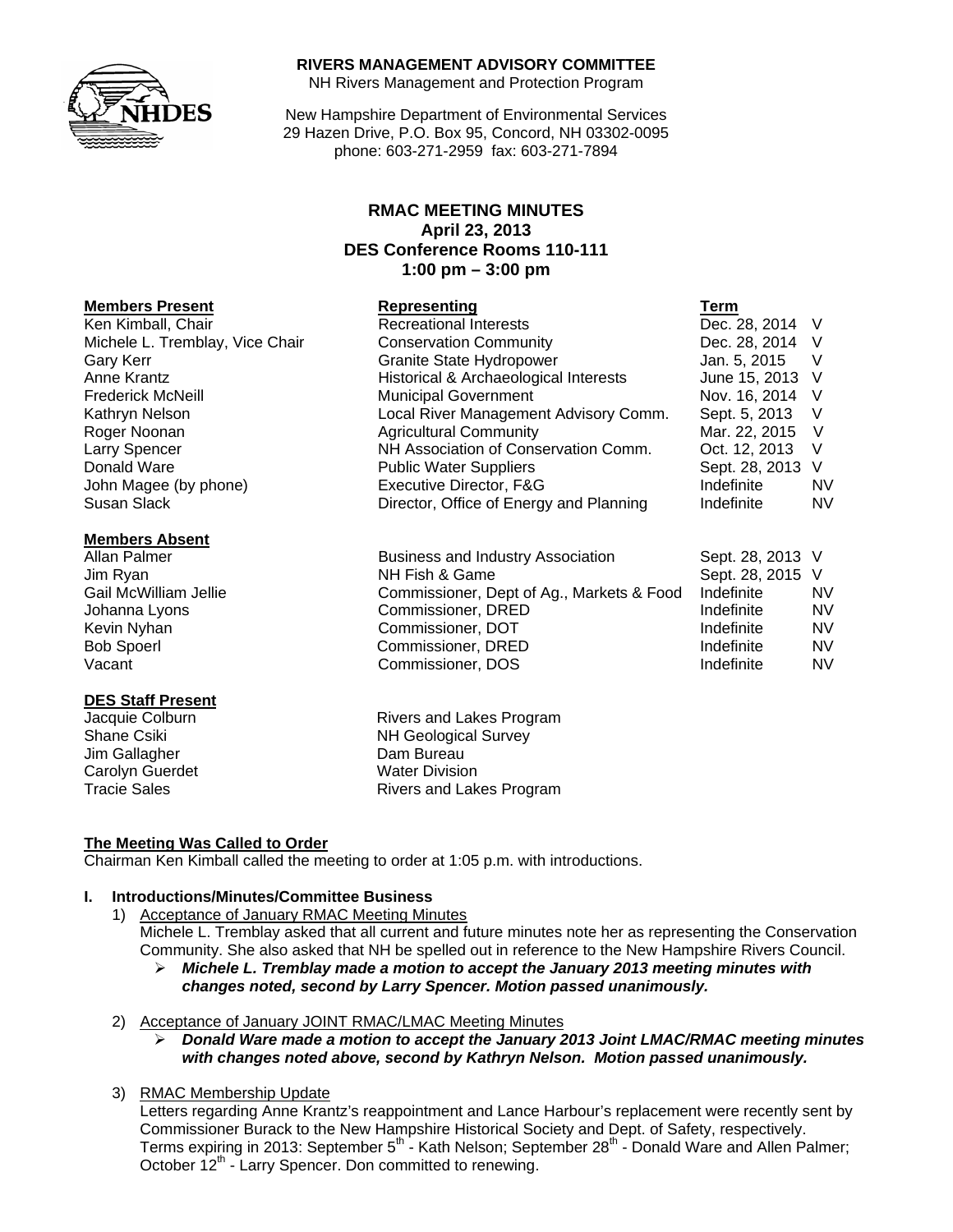# **II. Update Regarding RMPP Activities**

- 1) RMPP Updates Jacquie Colburn
	- Focus of work since the January  $23<sup>rd</sup>$  meeting has been mainly on the Rivers Program.
	- a. RMAC/LMAC ISF Letter and Report to Commissioner
		- The letter was submitted to Commissioner Burack on February 21<sup>st</sup>. There will be a meeting on Tuesday, May 7, to discuss the report's conclusions and how would he like to respond. It was agreed that if his response is positive he can send that response to the RMAC in writing. However, if the response is not positive the RMAC would like him to be at the joint meeting to respond to concerns.
	- b. Connecticut River Creosote Tracie Sales

On 2/26/13 a representative from DES' Waste Management Division took photos of the bridge still dripping creosote into the river in North Strafford. On March 7<sup>th</sup>, DES sent a letter to the railroad company asking for a meeting. DES met on April  $9<sup>th</sup>$  with representatives from the St. Lawrence & Atlantic railroad company and its holding company, along with an EPA representative and a representative from Vermont. The RR company agreed to replace the bridge ties this year. DES has also received a report of activity done last November, during which the RR company removed contaminated dirt and vegetation and then laid down mats under the bridge. The mats will stay until the bridge ties are replaced. There will be testing of the soil and other follow-up activities once the tie replacement is complete. The RR company will be required to report back on a continuing basis.

DOT is going to have to do the same at the Frankenstein Trestle Bridge as they are from the same batch of railroad ties, though this bridge does not cross a river or stream.

There was discussion as to fines and what could be done with monies received. Mentioned were grants to LACs and restoration to the cemetery/industrial park in Colebrook where the Mohawk River flows into the Connecticut. The group agreed that money should be directed to projects in the N. Stratford area.

- c. Other items
	- $4/27$  LAC Workshop Postponed to October 19<sup>th</sup> as there were not enough registrations to make it worth the time and effort. Planning has been done with the New Hampshire Rivers Council. Staff have invested a lot of time to update the LAC membership information in preparation.
	- Instream Flow Program Jacquie and Tracie continue to provide assistance to Wayne Ives. Jacquie is attending hearings and executive sessions regarding HB 588.
	- 604(b) Grants Rivers and Lakes Programs administration of the 604(b) Grants is nearly finished. Two more grants are due at the end of April. The most recent round of grants was transferred to Watershed Assistance Section a few months ago. Funding for these programs continues to decline. Kath Nelson asked if the change in structure would affect funding for LAC projects. Jacquie replied that Rivers and Lakes staff will remain on the review committee and will ensure that the LACs remain supported as funding allows.
	- RMPP/LMPP Budget Program budget is level funded with no increase or decrease.
	- DES Budget In early April the House voted to pass the DES FY 14/15 Operating Budget (HB1), the Operating Budget Trailer Bill (HB2) and the Capital Budget (HB25). The Operating Budget for DES, as passed by the House, is essentially the same budget as proposed by the Governor. The only change to the Operating Budget was a \$1.4 million increase in FY15 to start fully funding the waiting list of communities seeking state aid grants for wastewater treatment plant upgrades, drinking water system upgrades and landfill closures. The Capital Budget includes funding for our Clean & Drinking Water State Revolving Loan funds, Dams Repairs & Reconstruction, and Flood Gauging Upgrades for the 14/15 biennium, plus it allows older capital budget appropriations to be carried forward into the 14/15 biennium. Now all three bills will go to the Senate for review, debate, modification and approval.

Sequestration – don't know the affect yet to Watershed Management Bureau. Waiting to see what is happening to federal budget.

2) RMPP 25th Anniversary Observance Plans

Sonya Carlson and Jacquie, with help from Steve Couture, laid out the new poster reviewing the 25 years of the RMPP. It shows when the 18 designated rivers became part of program, as well as many other events significant to the Rivers Program including historical snippets from old brochures and news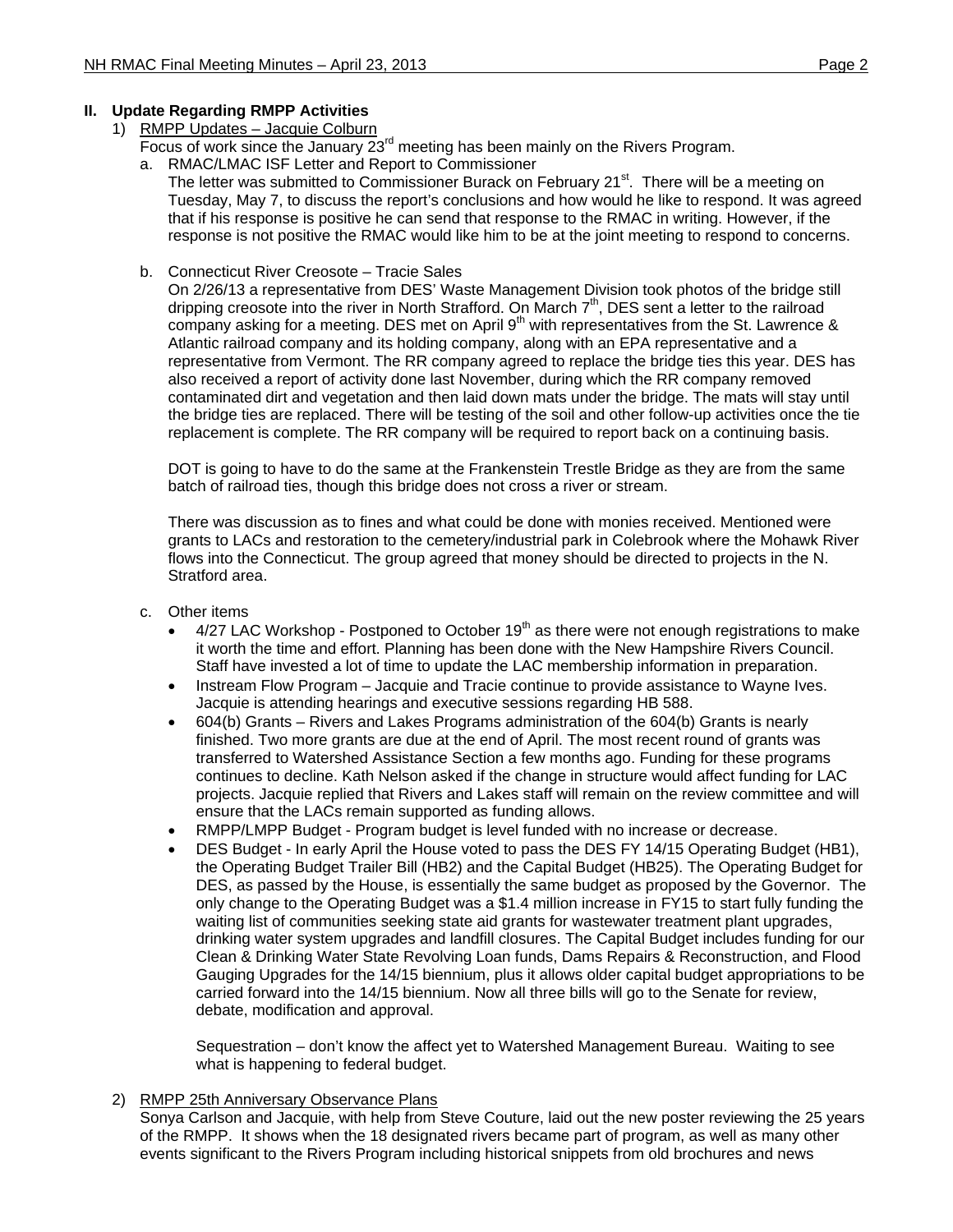articles. There will be additional posters made for others to use around the state at different venues. Tremblay offered the New Hampshire Rivers Council to host the map online.

The New Hampshire Rivers Council had a successful Wild & Scenic Film Festival on March 29th. Roger Noonan worked with Congresswoman Kuster's office to get a Congressional Proclamation of the 20<sup>th</sup> anniversary of the New Hampshire Rivers Council.

The Rivers Program will have a display in the DES lobby in July.

The subcommittee of Larry Spencer, Michele L. Tremblay, Roger Noonan, Tracie and Jacquie will be meeting this afternoon to make plans for June & July events, including a potential ceremony at the June 19<sup>th</sup> Governor and Council and a Rivers Celebration Day with awards ceremony. Chairman Kimball also noted we need to mention what needs to be done in the future.

## 3) 2013 Survey of the Rivers and Lake Program – Tracie Sales

Tracie said that 23 responses have been received so far, 10 of them from RMAC members. The survey is still open as the LACs have until the end of May to respond. She gave a brief overview of the responses:

- "Designating NH rivers" was the most important purpose of the RMPP, with half of RMAC members rating it as #1.
- "Protection of Instream Flows on Designated Rivers" ranked as the 2nd most important purpose of the RMPP.
- Overwhelmingly, the most important duty of the RMAC is felt to be "Review of nominated rivers for designation under RMPP."

Tremblay commented that it takes a lot of administrative work to get LAC members nominated to their LACs. She suggested longer terms for the members to reduce the burden.

4) Statute Review: Comparison of RSA 483 & 483-A

This discussion was largely postponed, but Ken Kimball said that it would be the focus of the next meeting. Among the items he would like to discuss are the RMPP's overlap with the Shoreline rules, the LACs, and the LMAC. He also would like to discuss dam removals. Kimball asked the group to think about how RSA 483 can be made more powerful.

# **III. Surplus Land Disposals**

1) Proposed SLR 13-008 Concord – Jacquie Colburn

Jacquie reviewed the 4 acres and structures on the property with a PowerPoint presentation of the site visit she and Tracie conducted last week. The checklist had been filled out and was available online. After much discussion, it was suggested that a buffer along the river be retained as part of the adjacent Russell Shea State Forest. The buffer would maintain connectivity between the Russell Shea State Forest and the state forest lands across Iron Works Road, would protect the river from future encroachment, and provide the opportunity for a future trail along the river. The committee would like to consult the wildlife action plan for a recommended actual buffer width. Tremblay will work with John Magee of F&G to come up with the actual buffer width. The retention of the buffer by the state will require a lot line adjustment.

- ¾ *Michele L. Tremblay moved that the RMAC recommend that this sale proceed but that connectivity*  between the two state parcels this side of the river are maintained in ownership by the state and the *size of the connected area be determined by the Wildlife Action Plan connectivity guidelines, not to be less than 100 ft. from the brook, second by Gary Kerr. No Action.*
- ¾ *Michele L. Tremblay moved that the RMAC recommends that the sale proceed but that the State maintain ownership of the riparian area to provide connectivity, stream bank protection against erosion, and wildlife and recreational opportunities, number to be determined in consultation with Fish and Game to determine what will meet those values, second by Gary Kerr. Motion passed unanimously.*

2) SLR 13-001 Wentworth Summary This SLR was within RMAC jurisdiction along the Magallaway River in Wentworth's Location and it prompted the change that is being proposed to the LMAC and RMAC Procedure for review of SLRs. The proposal was for a conservation easement grant of 284 ac. (two separate lots on either side of Rte. 16) to the US Fish & Wildlife Service for annexation to Umbagog National Wildlife Refuge. The state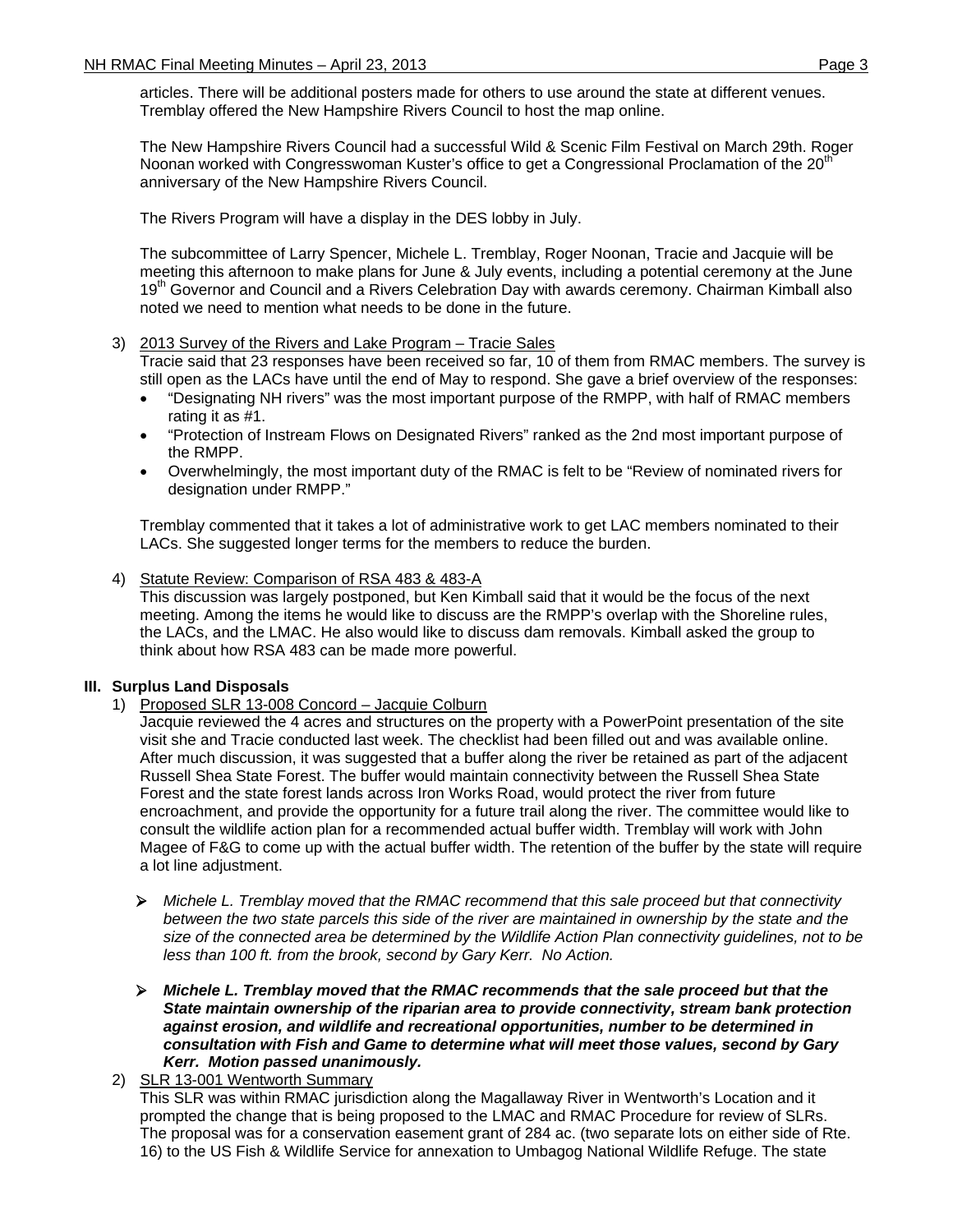retains ownership of the property, and receives a 220 ac. property in exchange. No change in public access to the Magallaway River would occur, and no development of the property has been proposed. Staff recommended a categorical exclusion due to the *de minimus* impact of the proposed conservation easement grant.

## 3) Proposed Revisions to the RMAC SLR Policy

Currently RMAC has given the responsibility of categorical exclusions to the chair/vice chair. In the case of the Wentworth SLR described above, Chairman Kimball had background information on the proposal that made the committee's recommendation very simple, but had that information been known by a member other than the Chair/Vice Chair, the committee would have missed out on that additional information.

Therefore, Tremblay suggested that we bring the full RMAC into the discussion when DES recommends a categorical exclusion to the chair/vice chair; so the recommendation is circulated to all RMAC members with instructions that if they disagree/want to comment to notify the Chair within 7 days. Too much power is currently vested in the chair/vice-chair to decide unilaterally and though all decisions to date have worked well, it only takes but a bad one to create a large problem.

### ¾ *Michele L. Tremblay moved to amend the policy and procedure so that all SLRs proposed for categorical exclusion are sent to the full committee with 7 days to respond the chair and vice chair, second by Kathryn Nelson. Motion passed unanimously.*

Susan Slack noted that while the RMAC's review of SLRs was considered a low priority according to member feedback in the survey, the committee's feedback was important to CORD.

## **IV. Legislative Priorities**

1) Impact of HB 428, Relative to Funds for Dam Maintenance – Jim Gallagher

Gallagher shared that HB 428 legislation has to do with the dam maintenance revolving loan fund. It has passed the House and Senate and is waiting for the Governor's signature. Three quarters of dams in our state are privately owned. This fund was established in 2008 to help fund repair of privately owned dams. The legislation gave the Dam Bureau more enforcement authority which they used to enforce fines for failure to pay dam registration fees. There has been \$50,000 collected so far. In 2009 it was amended to provide other revenue sources, grants, etc. This new bill will allow the funds to also be used for dam removal, and allows municipalities to apply for the funds as well. No rules have been developed yet for the fund. The Dam Bureau will look at what other states do. Capitalization will be important as dam removal is expensive, but funds will also be allowed for feasibility studies.

There is a Dam Rehab bill in Congress that could provide up to \$2.5 million to NH for the repair of publicly opened dams. Tremblay noted another federal bill.

## 2) Review of Proposed Rivers Related Legislation – Michele L. Tremblay A number of bills were tracked but the RMAC focused on HB 588 (instream flow), HB 292 (milfoil) HB 513 (shoreland), SB 124 (integrated land permitting process) and SB 168 (municipal revolving fund).

- For the instream flow bill, there have been concerns regarding length of the study and its funding. One question that has been raised is whether or not the ISF process can continue if the extension is not passed.
- The shoreland bill is has gone through many changes, one of which is permission vs. notification to enter properties for enforcement actions. Other departments do not have these issues.
- The integrated land permitting program is moving forward. Tremblay is concerned about permit notification at the municipal level and for the LACs, she feels that the bill could overwrite that aspect of the LACs' responsibilities in RSA 483.

# **V. Other Business and Action Item Review**

- 1) Action Item Review
	- a. SLR 13-008 Response to CORD
	- b. Update RMAC SLR policy
	- c. Changes to the RMPP  $25<sup>th</sup>$  Anniversary poster (add Meanderings, correct TS Irene)
- 2) Next Meeting September/October **The next RMAC meeting will be Wednesday, October 2, 2013 at 9:00 a.m.**